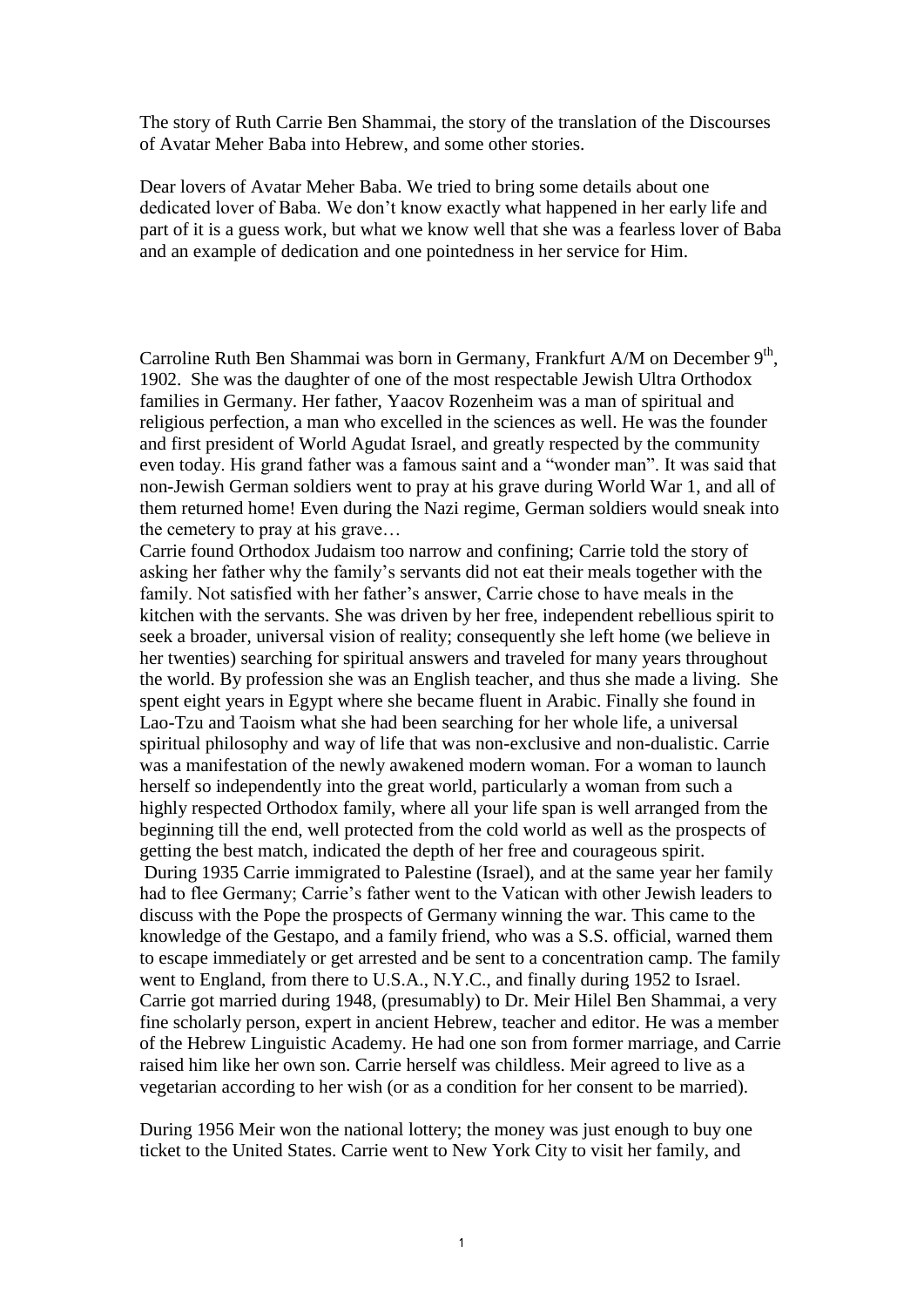there, through Fred and Ella Winterfeldt she was told about a great spiritual Master who was visiting New York at that time – Meher Baba!

When Carrie met Baba for the first time she simply fell madly in love with Him. She immediately recognized Meher Baba the "living embodiment" of what she had found in Lao Tzu, the end goal of her heart's longing. On meeting Baba Carrie fell at her Beloved's feet saying that she wanted to serve Him and spend the rest of her life with Him.

Carrie`s photo with Meher Baba appears in the photo album "Love Personified", on page 135, bottom right, and in Lord Meher, page 4988. She met Baba at the Longchamps Restaurant at Delmonico Hotel in New York City, on July 22nd, 1956. I believe that this is her very first meeting Baba; her body language tells so, it conveys total surrenderance to Him. She almost fell into the candle's flame, and Baba is pointing at the candle as a warning not to get burnt. "I wanted to be consumed by His fire!" she told me; and she did.

According to Adele Wolkin, Baba told her to stand outside the restaurant and to request from the people to help Carrie to travel to Myrtle Beach, because she didn't have the money for that, the situation in Israel was most austere during those days. Adele collected at least twice as needed, and Baba was very happy.

From New York Carrie followed Baba to Meher Center in Myrtle Beach, South Carolina. There, by Baba`s permission (or order) she stayed in the Lagoon Cabin; the only person who ever stayed there. As Jane Haynes commented about this: "It had some significance, certainly we can know that it was a great blessing".

Joyce Byrd of Chigwell Essex, England told the story that during 1958 Baba asked the women present to carry him in His chair to the Ocean. Joyce remembered that among the women were Margaret Craske and Carrie. She shared her opinion that in this concrete action Meher Baba was "…raising the status of women in the world".

Carrie started to spread Baba`s name in Israel unceasingly and fearlessly, in spite of hostile surroundings and religious prejudices.

In a letter which Mani sent to Adele Wolkin on  $8<sup>th</sup>$  April 1960, by Baba`s approval, Adele was being instructed how to help Carrie financially in obtaining books which Adi K. sent to Carrie. Quote: "The sum however, should NOT be paid fully by you, but should be a joint contribution of as many Baba-lovers as convenient, and desirous of helping for this purpose, (and so that no one donor is burdened with a heavy contribution)."

During the early sixties Carrie persuaded her husband to translate some of Baba`s Discourses into Hebrew; her knowledge of Hebrew was not enough to do the translation, and Dr. Ben Shammai consented to do so. For an Orthodox Jew the idea of God descending on Earth to live as man amongst men is nonsensical, if not blasphemous; even though Judaism anticipates the coming of the Messiah to redeem the world. But Meher Baba works through the medium of love, and because of his love for his wife, Meir eventually translated into Hebrew six of Baba`s Discourses: Love; God Realization; True Discipleship; The Search for God; The Problem of Sex; The Sanctification of Married Life. It is a small, lovely hardbound book entitled "Meher Baba Says", with an introduction by Carrie on "who is Meher Baba?" The book won a prize for excellence at the annual Jerusalem Book Fair of 1964. The book was sent to Baba who was pleased by her effort. Baba signed one book, which was sent back to Carrie.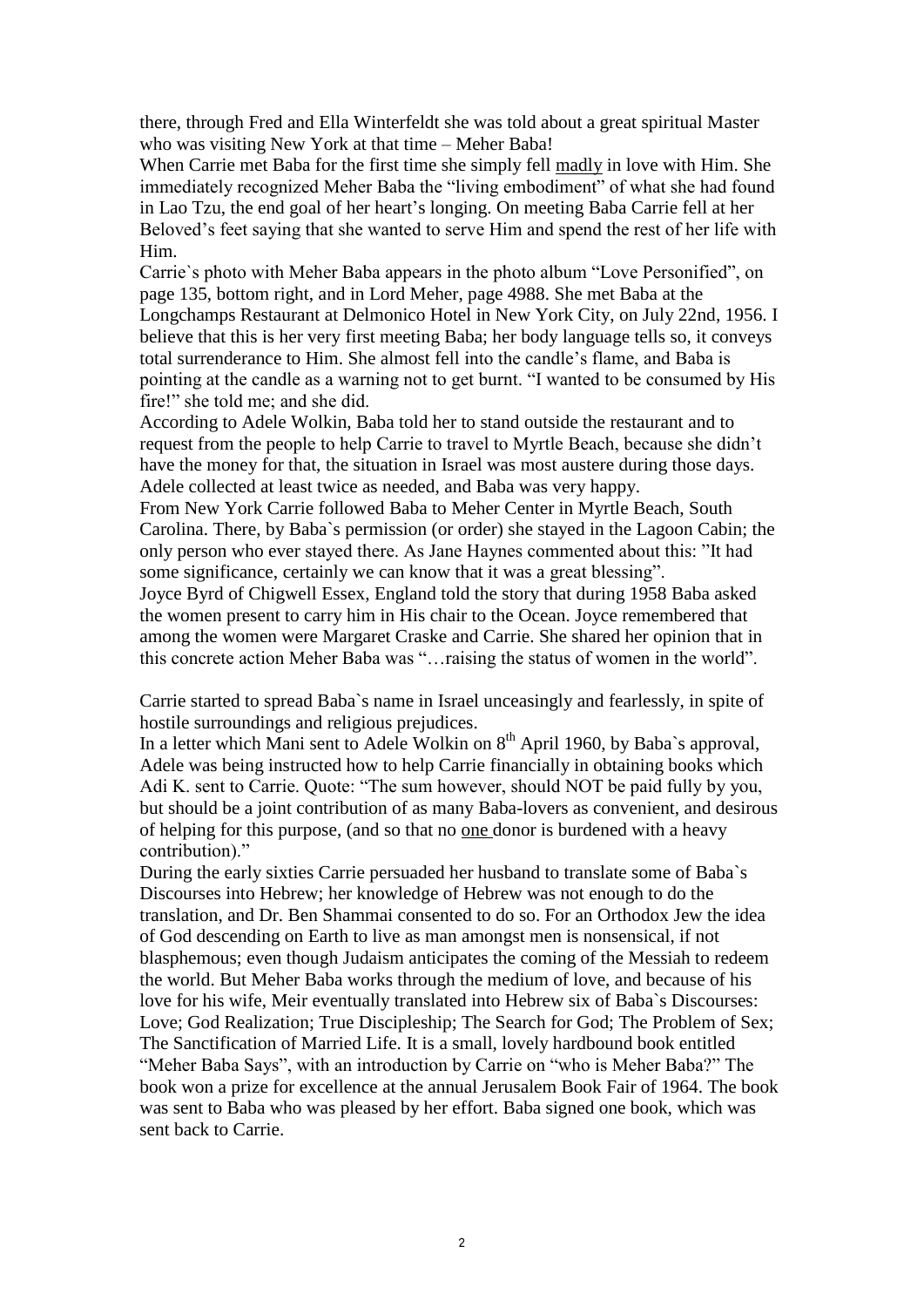Meir kept on working on the Discourses with Ilan Weig, who found in a library the book "Meher Baba Says". Eventually they translated the first version of the Hebrew translation of the Discourses.

Later on Carrie published the leaflet "Universal Message" in Hebrew. During April 22<sup>nd</sup>, 1966, Adi K. Irani sent a letter to Carrie in which Baba indicated that she was "His jewel". A rare and special compliment from Baba; but Baba was well aware of all the obstacles that Carrie had had to face, and what was yet to come. Carrie was a dynamo of energy, exuberance, enthusiasm and love for Baba. She was very zealous about Baba. She had no fear whatsoever in declaring Baba`s divinity from the rooftops of Jerusalem. Being fluent in Arabic, Carrie would enter the Arab section of Jerusalem where she would enthusiastically greet Arabs by exclaiming, "You and I are brothers!" She also distributed Baba cards to them.

She had also a center in Tel Aviv and in the Upper Galilee.

The way Carrie was treated by her community was mixed. Some appreciated her high idealism and some simply saw her as a mad woman. But she didn't pay heed to all this. She would give Baba literature even to the Orthodox people.

I met Carrie during 1972 through Ilan, whom I met in a spiritual meeting, and one day he suggested that I should meet a woman in Jerusalem. As soon as I entered her lavish Baba-room and gazed at Baba's picture, He made me know in a split of a second who He is – The Highest of The High, my ultimate Beloved.

During 1979 Meir died and Carrie's health was deteriorating. She ordered me to take her to India where she met her loved ones the last time. The fire of her love for Baba was consuming her body; soon after her return to Israel she stopped walking. Something was consuming slowly her body from bottom up, and no medical

treatment helped. This jovial, fiery dancing person became confined to a wheelchair till the end of her life. I spent a very intense year with her till she was forced to leave her apartment because her legs became paralyzed, and she was admitted to an old age home, an Orthodox institution, of course. When I came to collect the contents of her Baba room to my place, her adopted son ordered me to take all that stuff right away or else he would throw it all to the street!

Unfortunately the book that Baba signed got lost, or maybe was given away. It felt like a great loss – the closest remnant of Baba's Presence second only to His very personal Presence.

There was no one with whom to share Baba's love, for all the people she shared Baba's love with disappeared; and to sum it all up, Ilan, who introduced me to Carrie, and helped me so much at that time, because I didn't know English, as soon as he heard that Baba's Center came to me, he called and asked me to come to his flat in Tel Aviv. Then he gave me all his Baba material, indicating he needed a living Master and couldn't do with a departed one!

So what was left to be done? What I was capable of was to translate Baba books and deliver them to the public. So, during 1982 the first book was published, it was a part of Sobs and Throbs where I concentrated on the story of Ali, an example of dedication to the Master no matter what. This was sent to all the libraries in Israel, and a few people where touched by it.

Meanwhile I was visiting Carrie quite often in her home, and while Baba allowed her to gulp the cup of suffering to the brim, her slightest wish was being fulfilled promptly, as Baba Himself said: "I dare not care not for my lovers". Again and again we talked about the discourses, and she gave me a few instructions concerning them. I read the Discourses many times, I checked Meir's translation which was done in a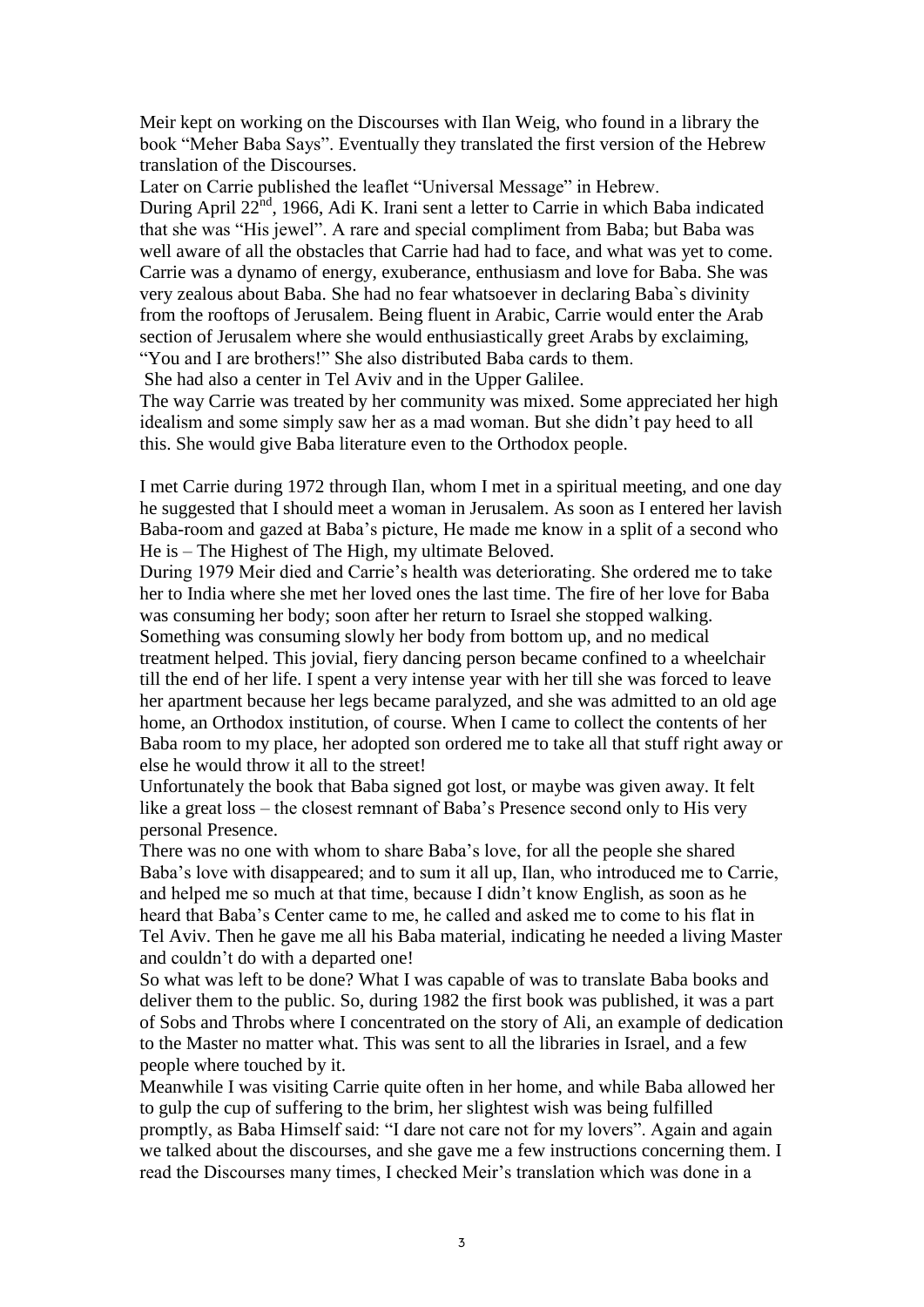very archaic Hebrew, and I came to the conclusion that it is not possible to translate it into Hebrew and it is best the people study it in English in order to read the Discourses!

But finally during 1984 I decided to give it a try; but it was such an ordeal, as if I had to plough a field that is strewn with heavy boulders. So I cried to Baba and said to Him: "Baba, it is impossible; greater men than I tried and did not succeed". Then Baba turned His Key and "said": "you can translate three words a day; translate them literally as they come". Sounded crazy to me, but when I tried to escape His three words, He let me feel His displeasure. The worst types of hell are but a shadow of Baba's displeasure; but why displease Love? So on I went slowly but surely, and the three words became three sentences and even more, and the big boulders were grounded slowly and became small rocks, and during the years the rocks became smaller and smaller till they became like fine sand, and the work itself became real fun.

During 1986 I saw Carrie for the last time, two months before she passed away. It was almost impossible to communicate with her, till the topic shifted to Baba. Then, all of a sudden, Carrie became her old self again, fully present – fiery and radiant as always – to my utter astonishment. Dear Carrie passed away on October  $27<sup>th</sup>$  1986, a brave Baba soldier till the end.

I continued the translation and it was accomplished during 1991. According to Carrie's instructions I had to find a professional editor to compare the Hebrew translation with the original English, and this was required also by Don Stevens. A few experts gave me their estimations, but they were very high, over \$10,000. Finally my old editor, Dr. Yoram Beck agreed to do the job for \$5000. Very high, especially after the Gulf War, when the entire country was in a severe depression. But Baba's work must continue, even slowly. So we started with one chapter each month, and jokingly I said to them that maybe I'll build them a room instead of paying with money. Then after three months or so, Dr. Beck asked me to look at something under his house. It is a big stone house on the slope of a hill. And under the house it was all dug out, so there was space for a 90 sq. meter flat. I did the job, and also the neighbors wanted the same kind of work. So what happened was that everything was fully paid within five months, and I had the chance to earn some money! During 1994 all came to completion. Since Baba's work became real fun I felt like continuing the momentum. I searched through the Baba library, and the first book which popped into my hand was "Stay With God", by Francis Brabazon; I never opened it before, and when I started leafing through it, I discovered, to my utter astonishment – Baba's original signature! What a cunning trickery! He kept His signature hidden all these years and revealed it at the right moment!

Since 1994 Baba has turned His Key for Israel and made Himself known throughout the country, Using all means of media, t.v., newspapers and personal inspiration.

The Discourses are coming these days to their final completion.

What else shall I tell you folks, living with Baba is a constant wonder. On each sentence above I can write a book. Serving Baba is a life long mission without ends, no moment of unemployment, not a moment of boredom.

Jai Baba, Etzion Becker. 1998